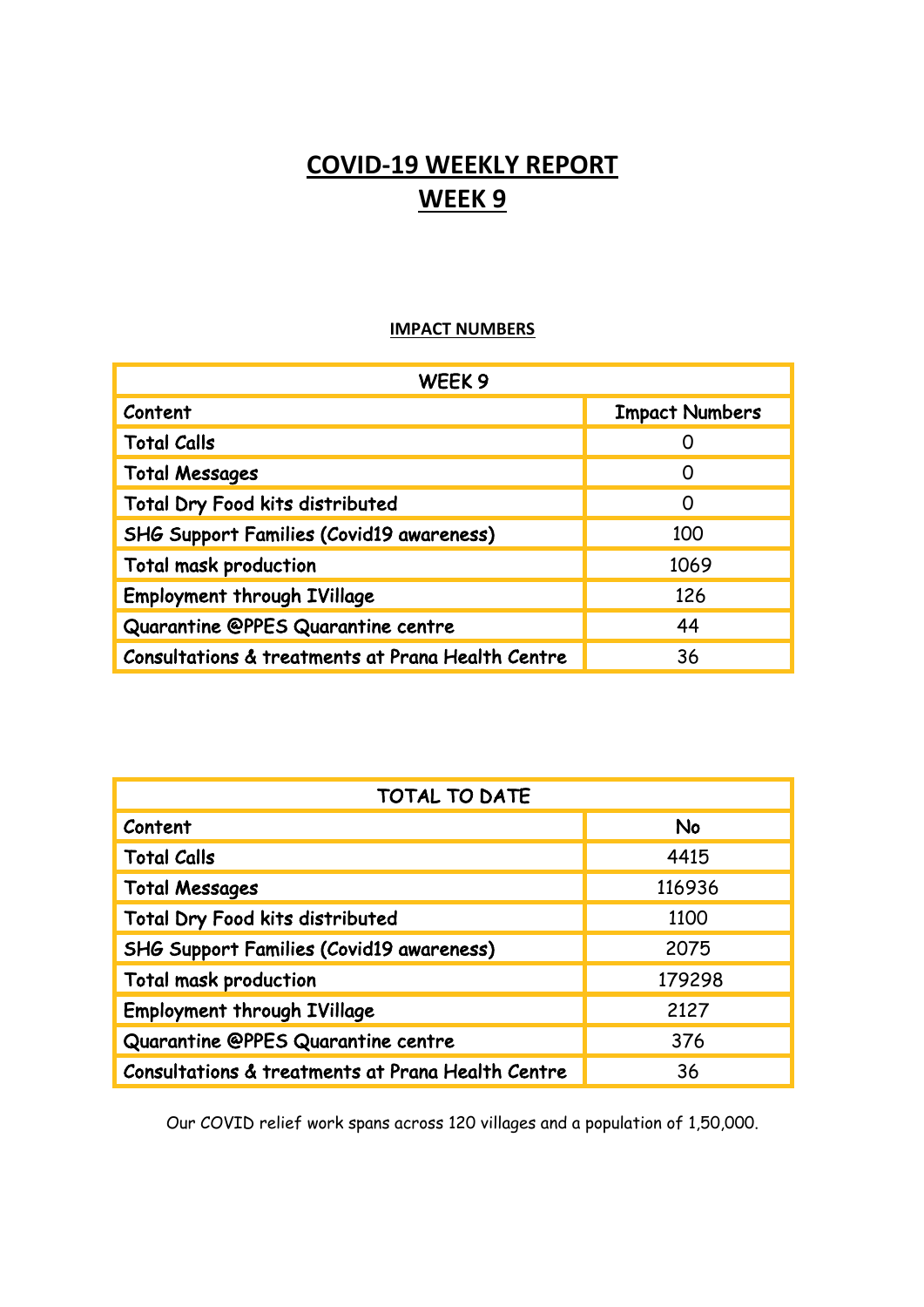## **"I still have faith in my dream" -Moni**



The COVID-19 has severely hit the education of girls staying in rural areas and urban slums. They have been forced to drop out of school, but there are girls who are adamant to succeed irrespective of all the odds. Moni is one such girl.

Moni belongs to Anupshahar village in Bulandshahar district of Uttar Pradesh and recently has passed the class 12th examination. She has four sisters and two brothers. Her father is a tailor and stepmother is a housewife. Her father's earning barely meet the daily needs of the family.

To support her family financially, Moni makes babies' bangles and sell them in the market. Besides that, she also helps her mother with home chores.

Moni wants to be an engineer because she loves to experiment with machines. She belongs to a community where girls are not allowed to go for higher education and because of which there is not even a single girl in her community who could study engineering.

She says *"I am a part of a society where people have a conservative mindset and they see a girl as a burden to them. Therefore, they don't want to invest any money in her education as for them it's a wastage of money".*

### **Moni being a fighter since her childhood would like to break these norms and would like to exemplify it for the other girls in her society. She shares her dreams**

*"I want to study B.tech from Banasthali Vidyapith University. It is one of the best universities in Asia only for girls. I heard about this university from my seniors in school. They informed me that our school provides a loan for studying there, which can be repaid*